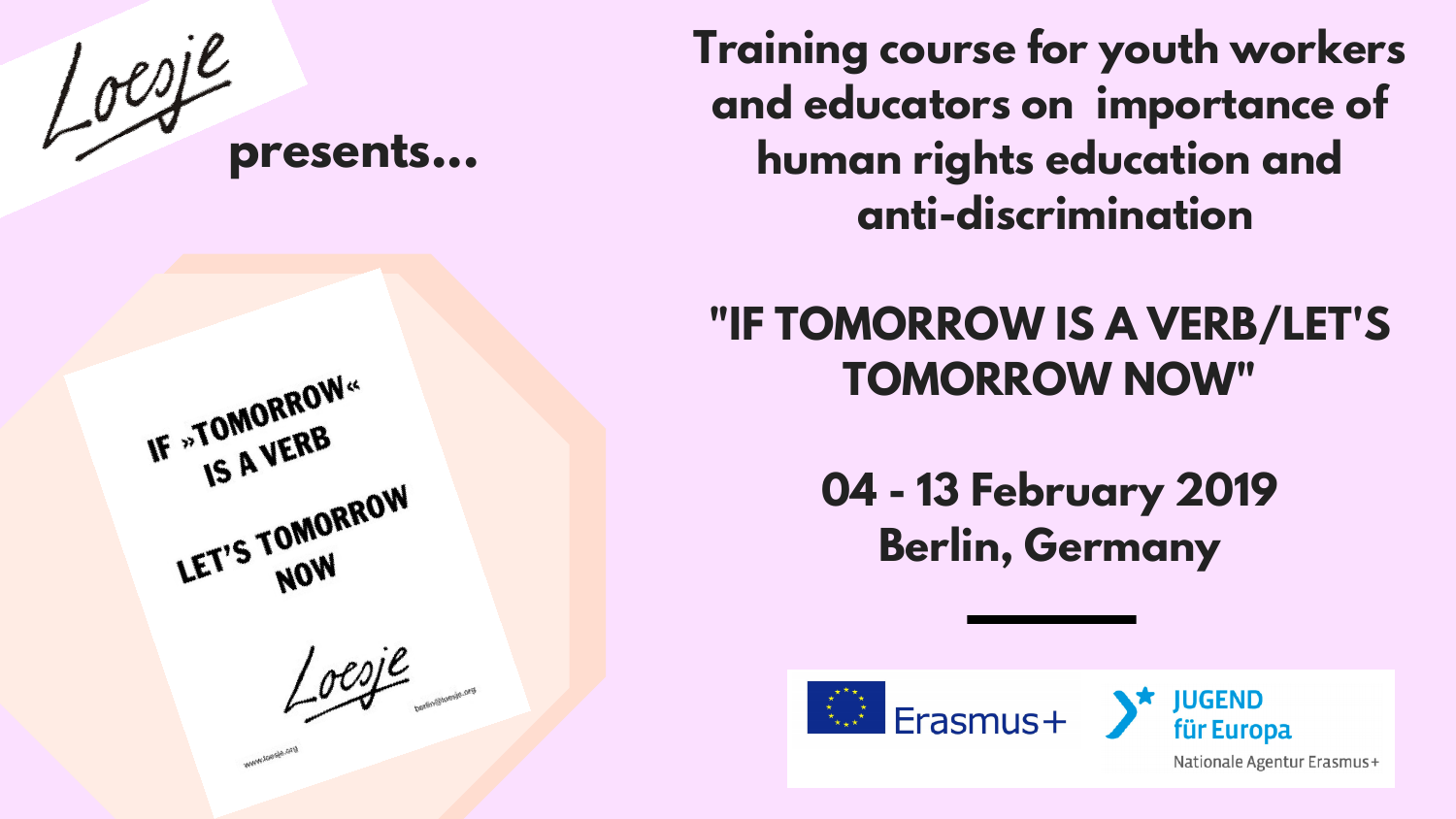# **THE IDEA ...**



THE IDEA...<br>This is a follow up project of the project "The right **moment-sometimes that's now" implemented by Loesje Berlin in 2015-2016. This project aims to raise awareness on the importance of human rights education and anti-discrimination through creativity and to equip youth workers and educators with different creative tools.**

**In this training course, the participants will exchange experiences and explore interesting tools. Also they will create a strategy to restart and spread the campaign "The right moment" in a creative way. (Link of the campaign: https://www.facebook.com/rightmomentcampaign/)**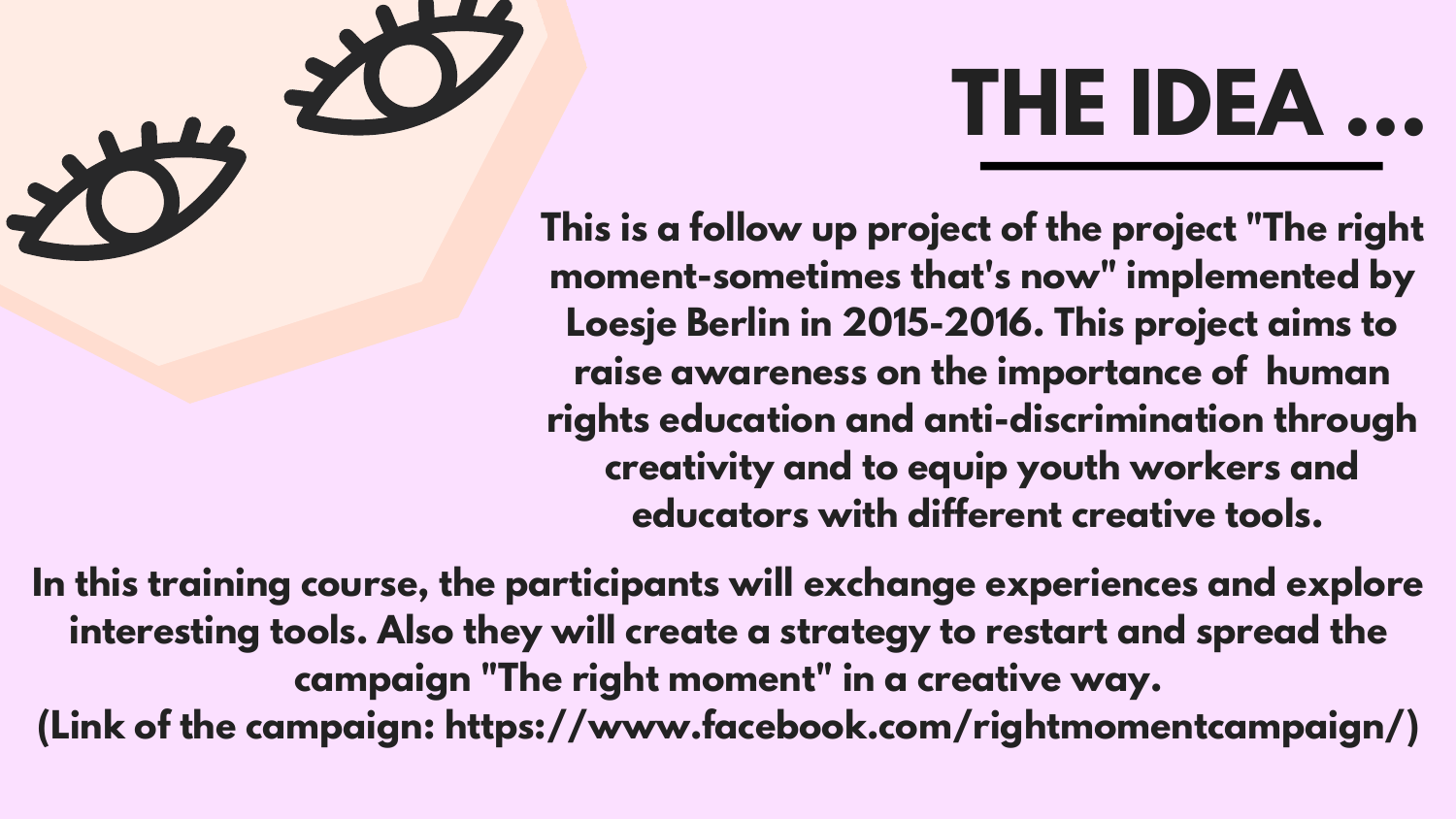**To this training course are invited youth workers and educators interested in human rights education and anti-discrimination, motivated to participate fully in the program, have a will to gain new knowledge and to share experiences. Also we expect to welcome open minded and responsible people, ready to work in an international group, to cooperate and share tasks. The working language is English.**

**Participating countries: Germany, Azerbaijan, Bosnia and Herzegovina, Cyprus, Egypt, Georgia, Latvia, Morocco, Palestine, Poland, Slovenia, Turkey and Macedonia Participants per country: 2**



# **PARTICIPANTS PROFILE**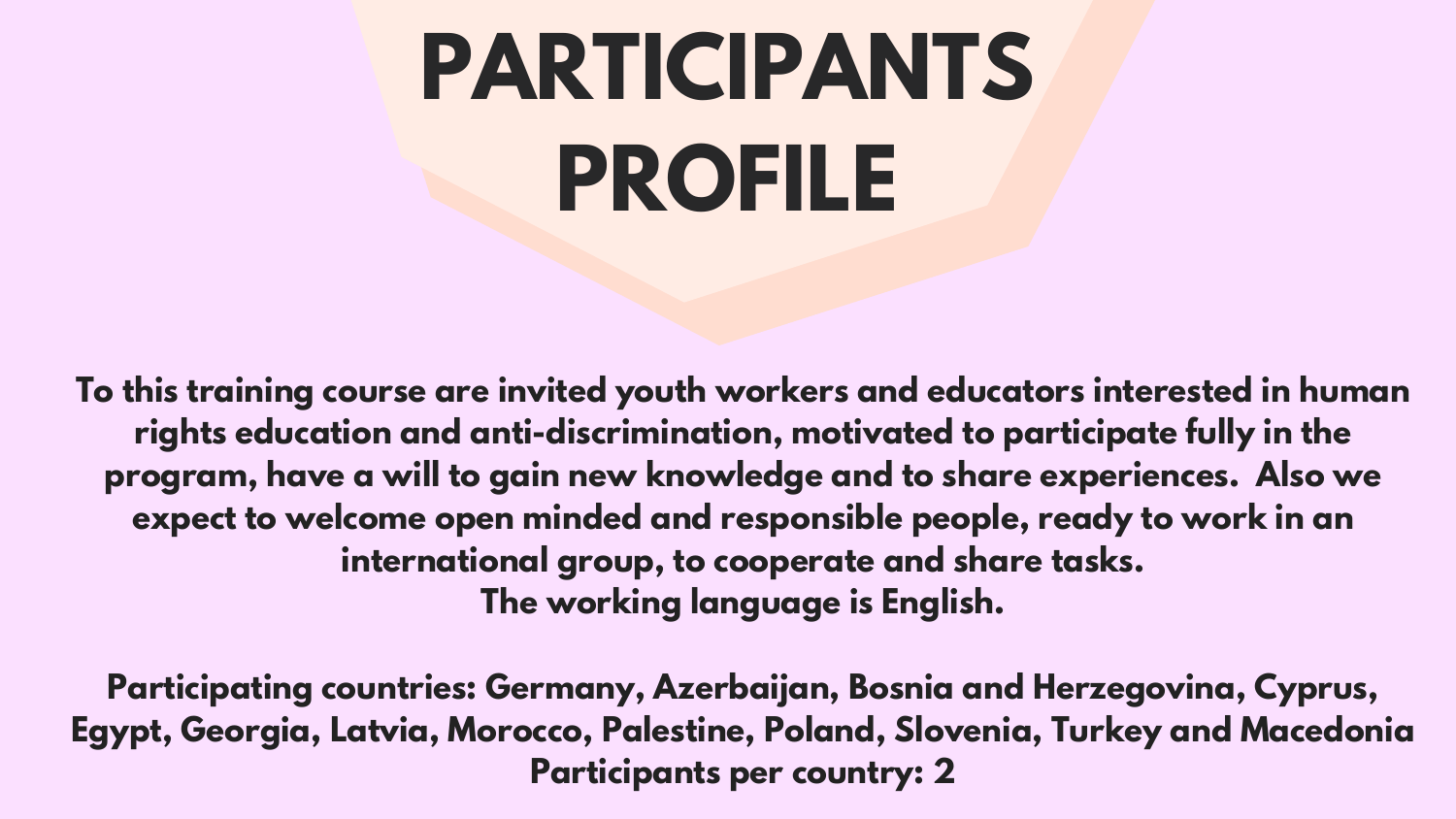## **ACCOMMODATION**

**The activity will take place in the Hostel "PRO-SOCIAL" , Blumberger Damm 12-14, 12683 Berlin-Marzahn. During the training course the participants will be in shared rooms, 3/4 participants per room.**



### **THINGS YOU NEED TO BRING WITH YOU: - TOWELS - HYGIENIC THINGS (SHAMPOO, SOAP, TOOTH PASTE, TOOTH BRUSH ETC.)**

**... and also some national food and drinks because we will organize a creative intercultural evening ...**

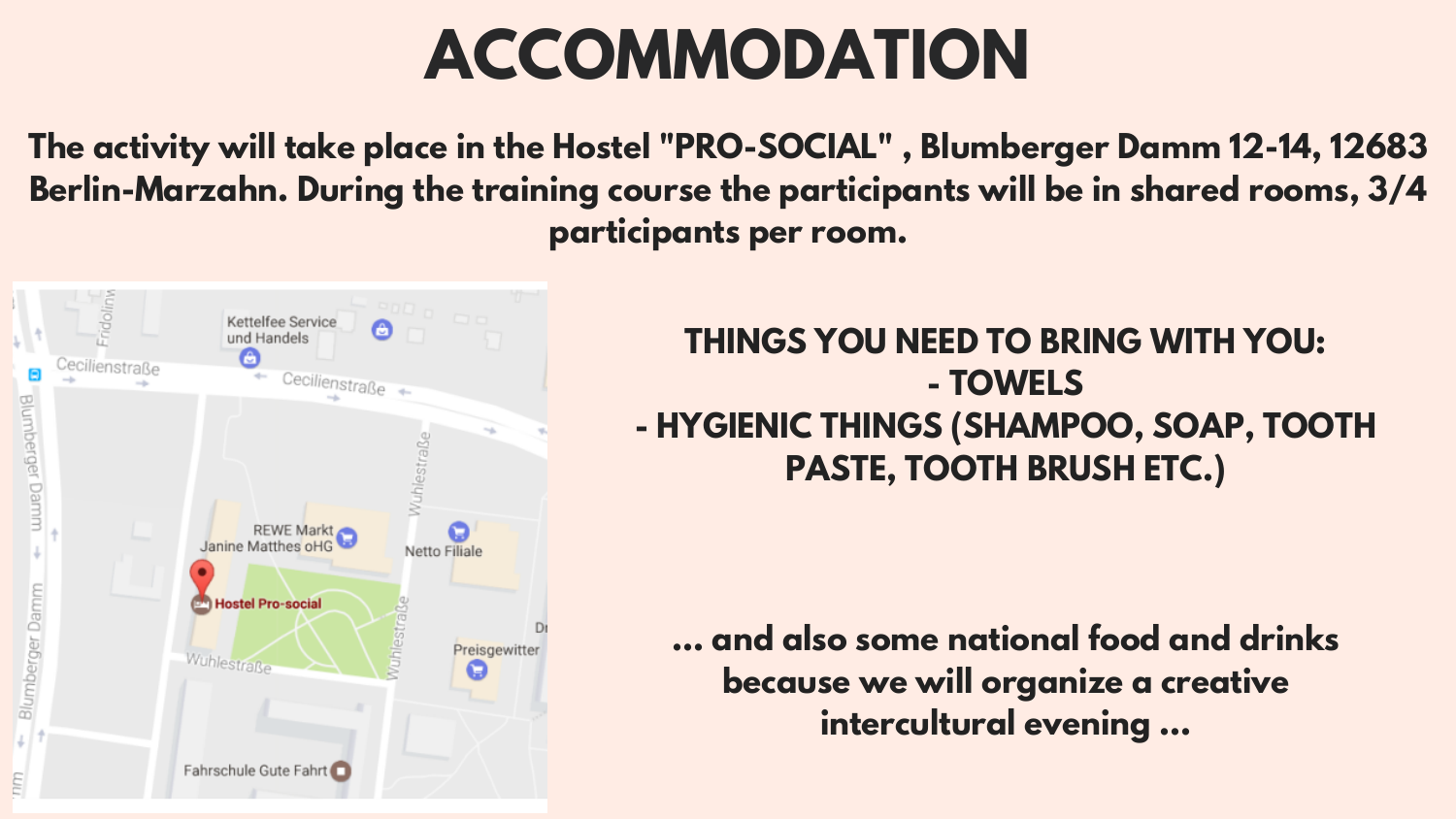



**a) coming from Schönefeld Airport - At the airport you take the bus 164 (direction S Kaulsdorf)**

- 
- **and you get out at the station Chemnitzer Str/Jagerstr. From**
	-

**there you take the Bus X69 (direction Marzahn West /Kothenerstr.) and you get out at the stop Blumberger Damm/Cecilienstr. The hostel is on the right side. Ticket ABC (VALID FOR 2 HOURS on all public transport in Berlin)**

- **b) coming from Hauptbahnhof - the main train station - At the station you take S7 (direction S Ahrensfelde) and you get out at the station S Raoul-Wallenberg-Str. From there you take the Bus 154 (direction U Elsterwerdaer) and you get out at the stop Blumberger**
- **Damm/Cecilienstr. The hostel is on the right side. Ticket AB (VALID FOR 2 HOURS on all public transport in Berlin)**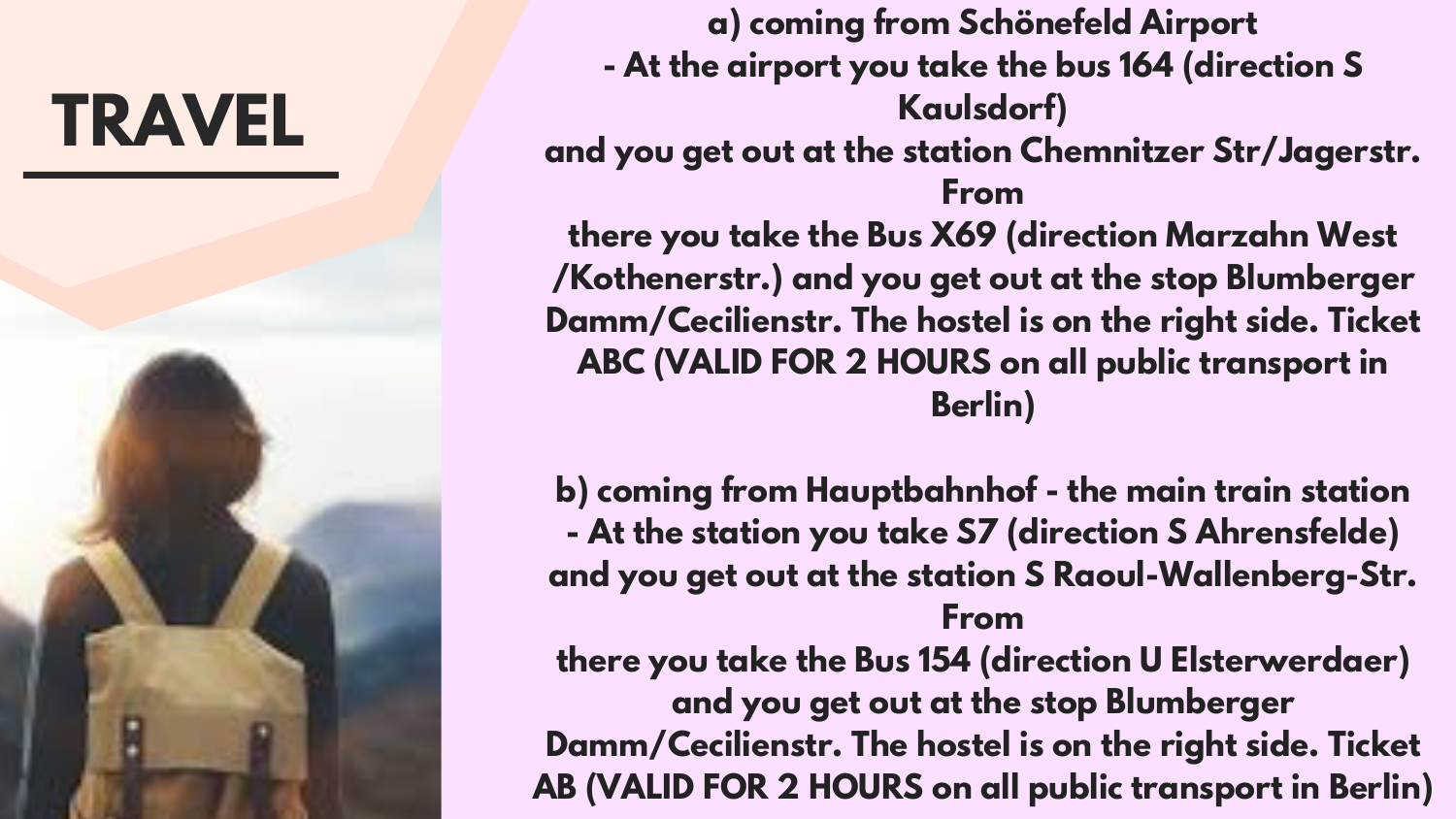



- **c) coming from Tegel Airport**
- **-At the airport you take the Bus X9 direction S+U**
- **Zoologische Garten and you get out at the station S+U Zoologische Garten Bhf. From there you take the S5**
	- **direction S Hoppegarten and**
- **you get out at the station S + U Wuhletal. From there you**
- **take the Bus 291 (direction S Marzahn) and you get out**
- **at the stop Blumberger Damm/Cecilienstr. The hostel is on the right**
	- **side. Ticket AB (VALID FOR 2 HOURS on all public transport in Berlin)**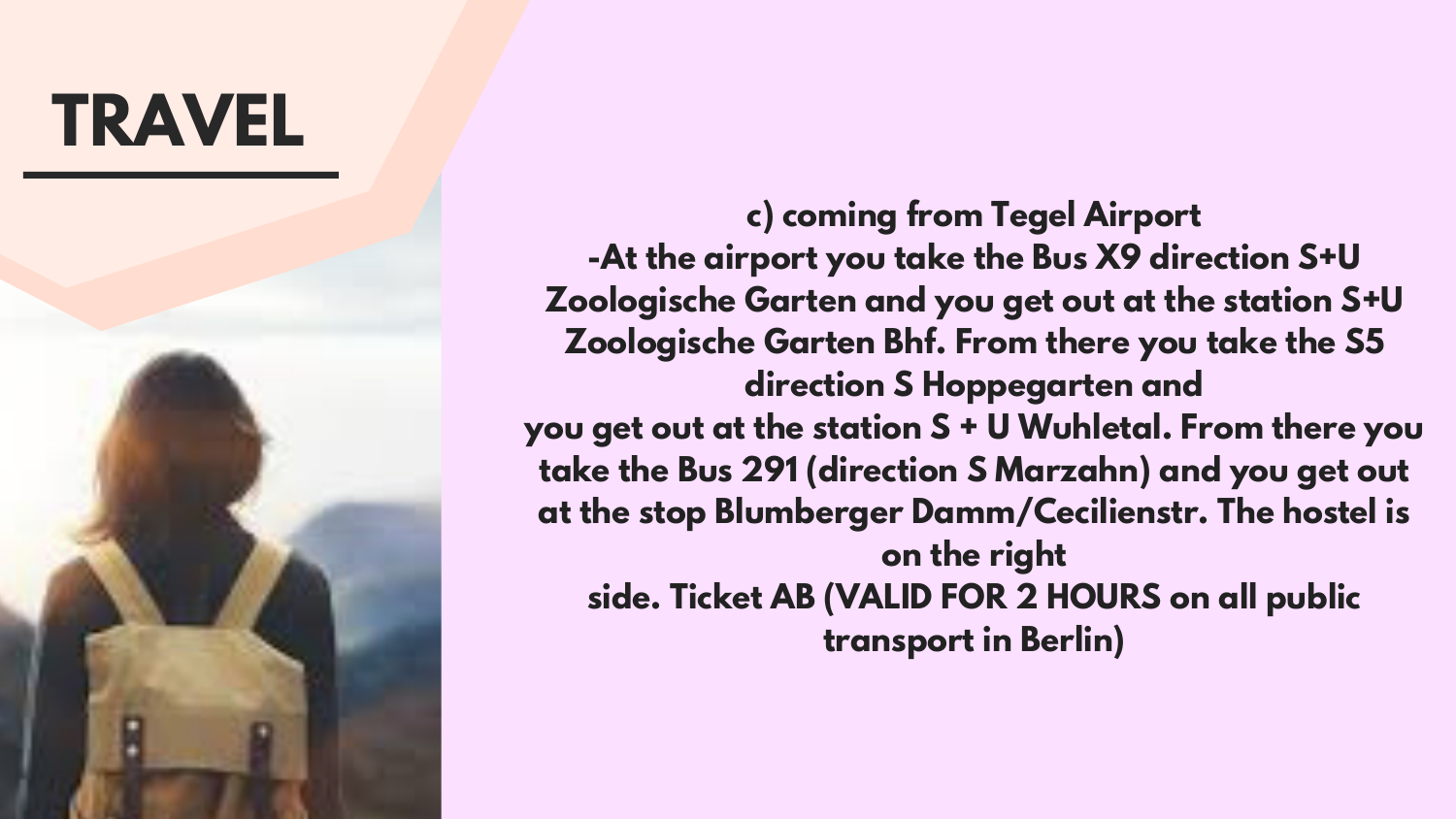**PLEASE PRINT AND KEEP ALL YOUR TICKETS AND HAND THEM TO THE ORGANIZERS TILL 5TH MORNING:**

**1. FROM HOME TO AIRPORT 2. FROM AIRPORT TO THE HOSTEL 3. FLIGHT ITINERARY 4 . BOARDING PASSES (BOTH WAYS) 5. FROM THE HOSTEL TO THE AIRPORT 6. FROM THE AIRPORT TO HOME**

**PLEASE ALSO BRING ALL INVOICES REGARDING VISA COSTS**



## **ALL INFORMATION ABOUT TRAVEL/VISA COSTS YOU WILL NEED TO FILL IN THE REIMBURSEMENT CLAIMS THAT YOU WILL**<br>REIMBURSEMENT CLAIMS THAT YOU WILL **RECEIVE PER EMAIL**